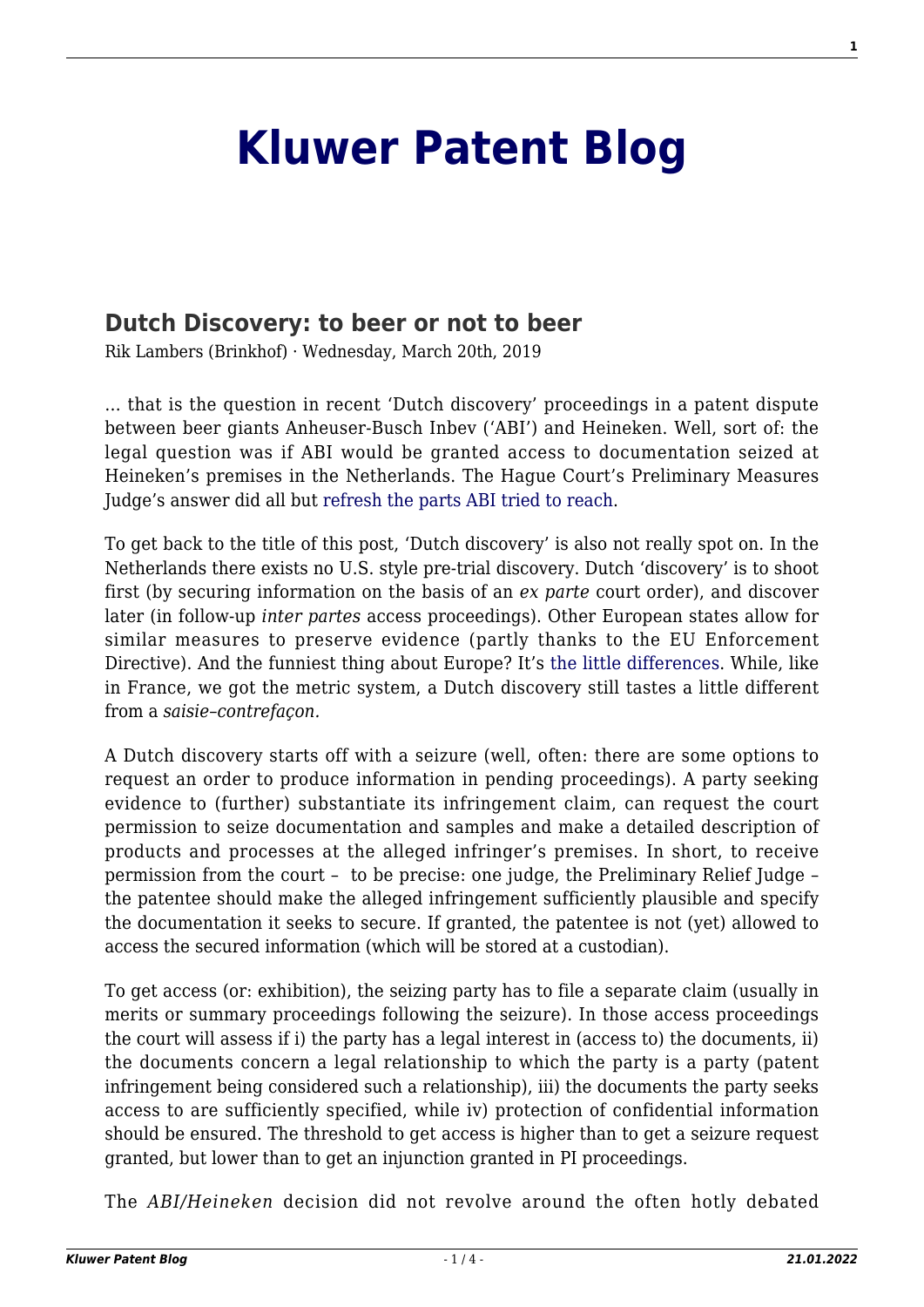specification requirement. Case law provides some guidelines on what can be considered sufficiently specified (e.g. documents do not need to be named individually, if their subject-matter is carefully delineated). In practice, the bailiff often uses certain keywords (related to the infringing acts) to select documents during the raid on the alleged infringer. In the same practice, however, keywords are not always (restrictively) used, resulting in the seizure of (seemingly) a large amount of data. In such cases standard arguments back and forth in the access proceedings are: there was a boundless seizure to create a large fishing pond (party seized upon); there was some selection, while a broad seizure was necessary to prevent destruction of evidence (seizing party). A too 'broad' seizure, and the absence of a specification in the access proceedings, can result in access being denied all together.

For example, [a recent judgment](http://deeplink.rechtspraak.nl/uitspraak?id=ECLI:NL:GHDHA:2018:3214) in access proceedings describes the seizure of a complete server with all available data of 36 entities within a group of companies, all emailboxes of employees, archives of 200 (former) employees, and Sharepoint environments, totaling 145 terabyte of data or 232,000 encyclopedias (which must not have been the Encyclopedia Britannica, as a 1000 fit on a terabyte). The Hague Court of Appeal considered that the search terms to be used to search the seized documents were not specified. In view of the important role these terms play in the execution of the access claim, this meant that the documents to which the access request pertained were not sufficiently determined. The Court of Appeal could not decide with a sufficient degree of certainty i) to which documents the claims related, ii) whether the conditions for granting the claims were met and iii) or whether there were compelling reasons to deny the access claim. Access was denied.

Back to beer: ABI asserted that they should get access to the evidence seized, because it was sufficiently plausible that Heineken's product fell within the scope of one of its patents (EP 2 152 486). ABI's patent and Heineken's product concern so-called bag-incontainers, a liquid dispensing packaging in which beer is contained in a bag inserted in a container.



*[F](http://patentblog.kluweriplaw.com/wp-content/uploads/sites/52/2019/03/beer-bag-pic.png)ig. from the*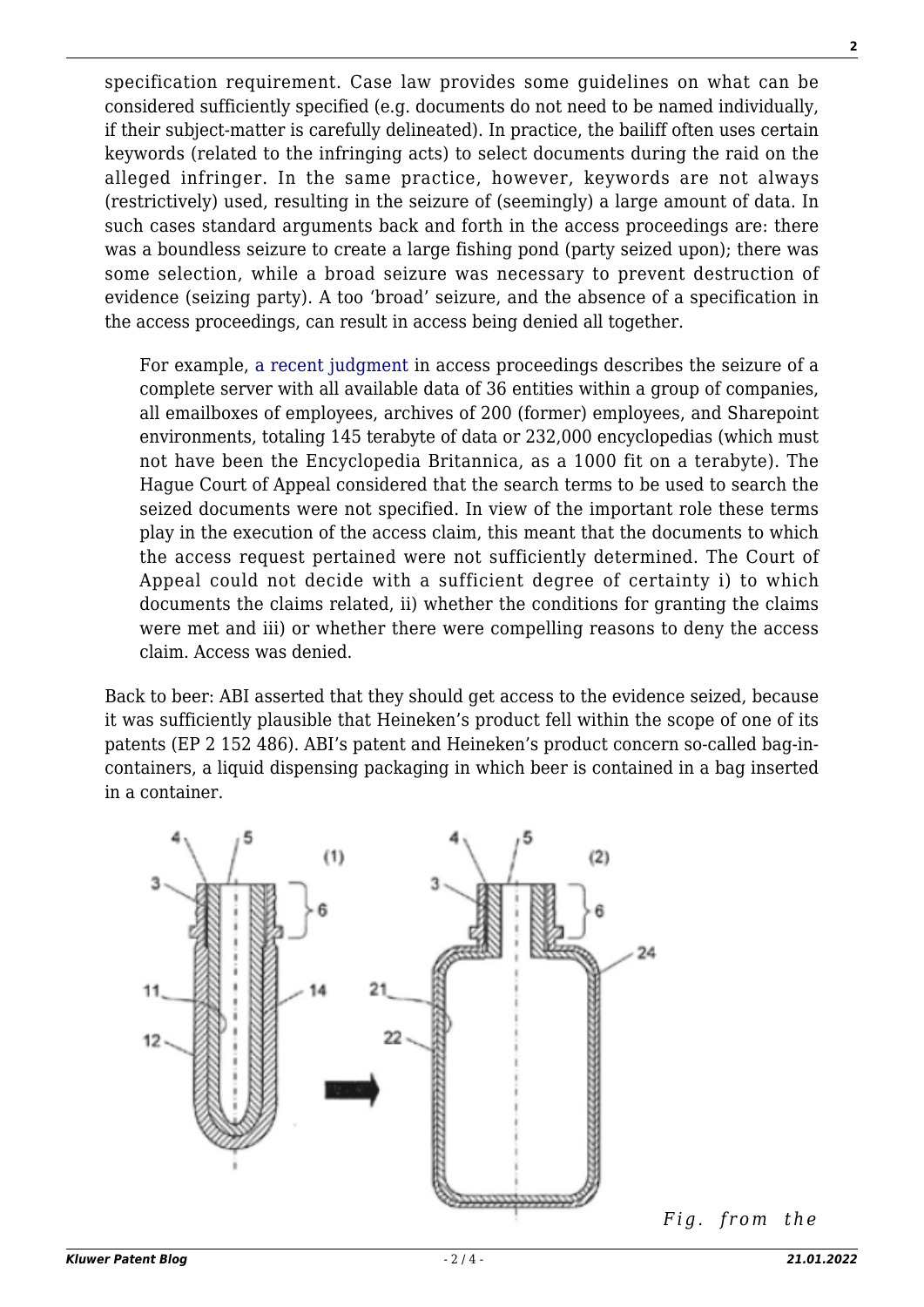*patent: bag-in-container (2) and preform for its manufacturing (1)*

The Hague Court's Preliminary Measures Judge *dismissed* ABI's access request. In particular noteworthy is how the Judge considers the 'legal interest' requirement while balancing the interests of ABI and Heineken. The Judge notes that in summary proceedings such as these (in Dutch: *kort geding*), there should always be a balancing of (urgent) interests. The patentee (i.c. ABI) has an interest in getting access to documents to determine if initiating actual infringement proceedings makes sense, while the alleged infringer (i.c. Heineken) has an interest in the protection of its trade secrets. Factors to consider in that regard are the value of the trade secrets and that access, if granted, is irrevocable, while it is – according to the Judge: "commonly known" – notoriously difficult to prove the misappropriation of trade secrets (for example of those acquired via access proceedings).

The Judge further considers there is less reason to order the exhibition in summary proceedings if the alleged infringement or the patent appears to be less strong, while the trade secrets set against it seem stronger. Access will usually have to be refused in summary proceedings if there is a serious, non-negligible chance that the patent is invalid or if it is likely that the patentee's claim / scope of protection interpretation will not be followed in merits proceedings. In such case, the patentee will first have to test its (interpretation of the) patent in merits proceedings. This will only be different if no real or insufficiently important trade secret is made plausible by the alleged infringer.

ABI's access claims are dismissed on the basis of aforementioned balancing of (urgent) interests. The Judge considers that Heineken argued, and ABI did not dispute, that Heineken's "trade secrets of very considerable value are at stake". ABI, on the other hand, "proposes a shaky patent with also a shaky infringement interpretation, while [ABI] certainly did not act expeditiously". According to the Judge there is a good chance that the merits court will find that ABI's patent is not infringed. At the same time there is a serious, not to be neglected chance ABI's patent will be held invalid in merits proceedings. Finally, ABI waited such a long period to act against Heineken's product, which has been on the market since 2014, that there is no hurry in granting access.

In the end ABI was served a flat beer: after having been denied any access to the seized documentation, ABI did receive two samples of Heineken's product…which were freely available on the market.

The decision is available [here](http://deeplink.rechtspraak.nl/uitspraak?id=ECLI:NL:RBDHA:2019:853) (Dutch).

 $\mathcal{L}_\text{max}$ 

*Disclaimer: the author's firm represented Heineken in this case.*

*To make sure you do not miss out on regular updates from the Kluwer Patent Blog,*